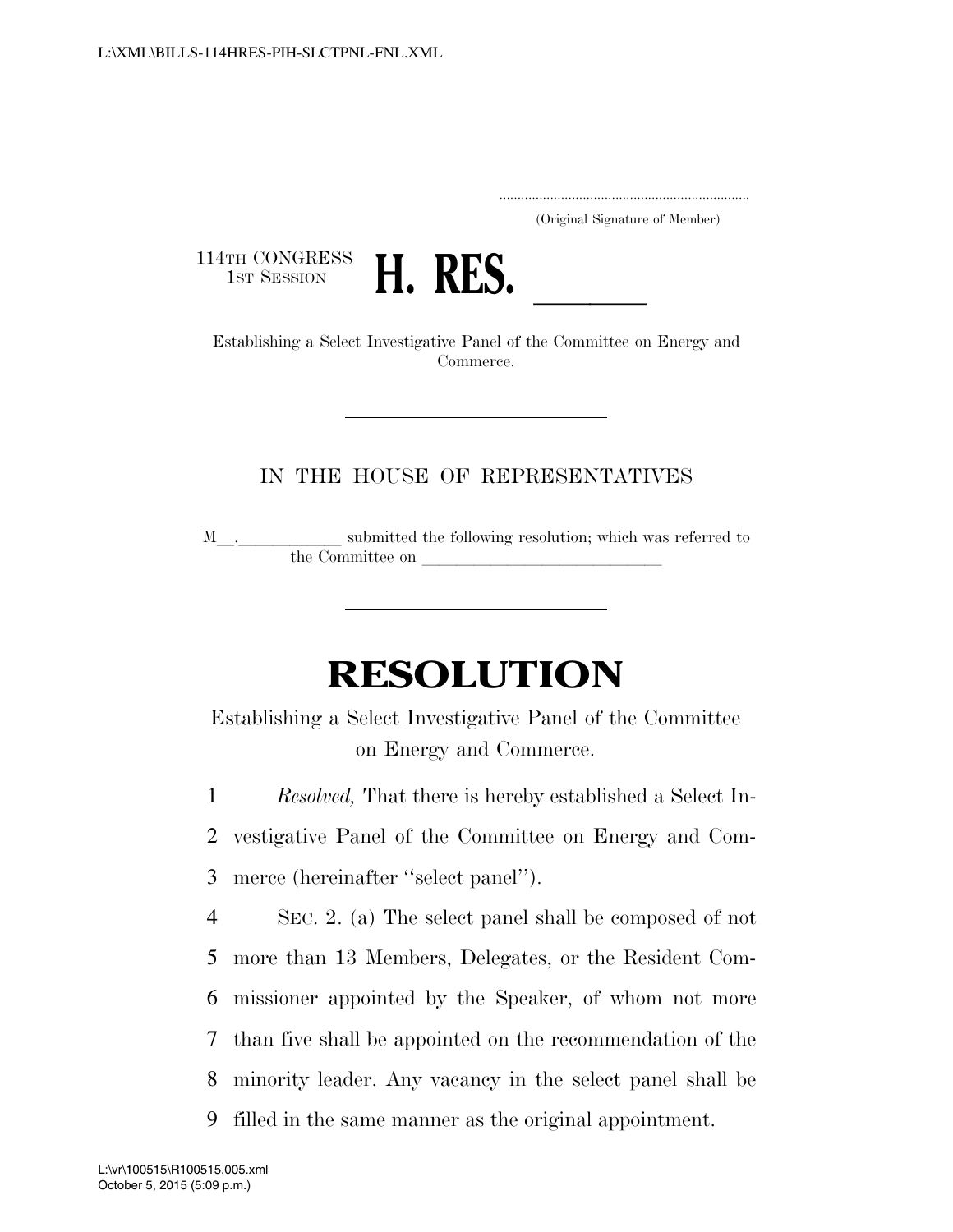(b) Each member appointed to the select panel shall be treated as though a member of the Committee on En-ergy and Commerce for purposes of the select panel.

 (c) No member may serve on the select panel in an ex officio capacity.

 (d) The Speaker shall designate as chair of the select panel a member elected to the Committee on Energy and Commerce.

 SEC. 3. (a) The select panel is authorized and di- rected to conduct a full and complete investigation and study and issue a final report of its findings (and such interim reports as it may deem necessary) regarding—

 (1) medical procedures and business practices used by entities involved in fetal tissue procurement; (2) any other relevant matters with respect to fetal tissue procurement;

 (3) Federal funding and support for abortion providers;

 (4) the practices of providers of second and third trimester abortions, including partial birth abortion and procedures that may lead to a child born alive as a result of an attempted abortion;

 (5) medical procedures for the care of a child born alive as a result of an attempted abortion; and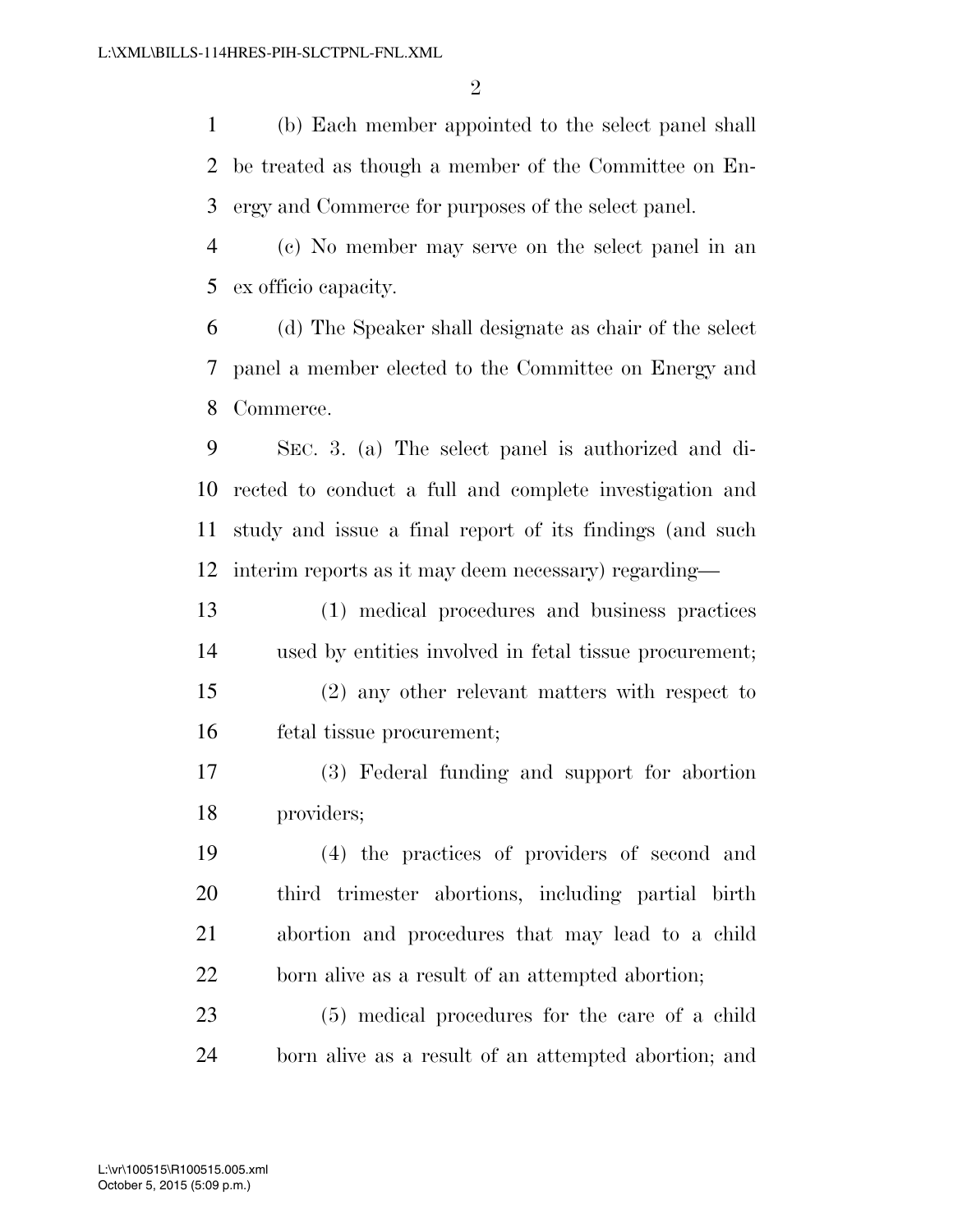(6) any changes in law or regulation necessary as a result of any findings made under this sub-section.

 (b) The chair of the Committee on Energy and Com- merce shall cause any such report to be printed and made publicly available in electronic form.

 SEC. 4. Rule XI and the rules of the Committee on Energy and Commerce shall apply to the select panel in the same manner as a subcommittee except as follows:

 (1) The chair of the select panel may authorize and issue subpoenas pursuant to clause 2(m) of rule XI in the investigation and study conducted pursu- ant to section 3, including for the purpose of taking depositions.

 (2) The chair of the select panel, upon consulta-16 tion with the ranking minority member, may order the taking of depositions, under oath and pursuant to notice or subpoena, by a member of the select panel or a counsel of the select panel. Such deposi- tions shall be governed by the regulations issued by the chair of the Committee on Rules pursuant to section 3(b)(2) of House Resolution 5, One Hundred Fourteenth Congress, and printed in the Congres- sional Record. The select panel shall be deemed to be a committee for purposes of such regulations.